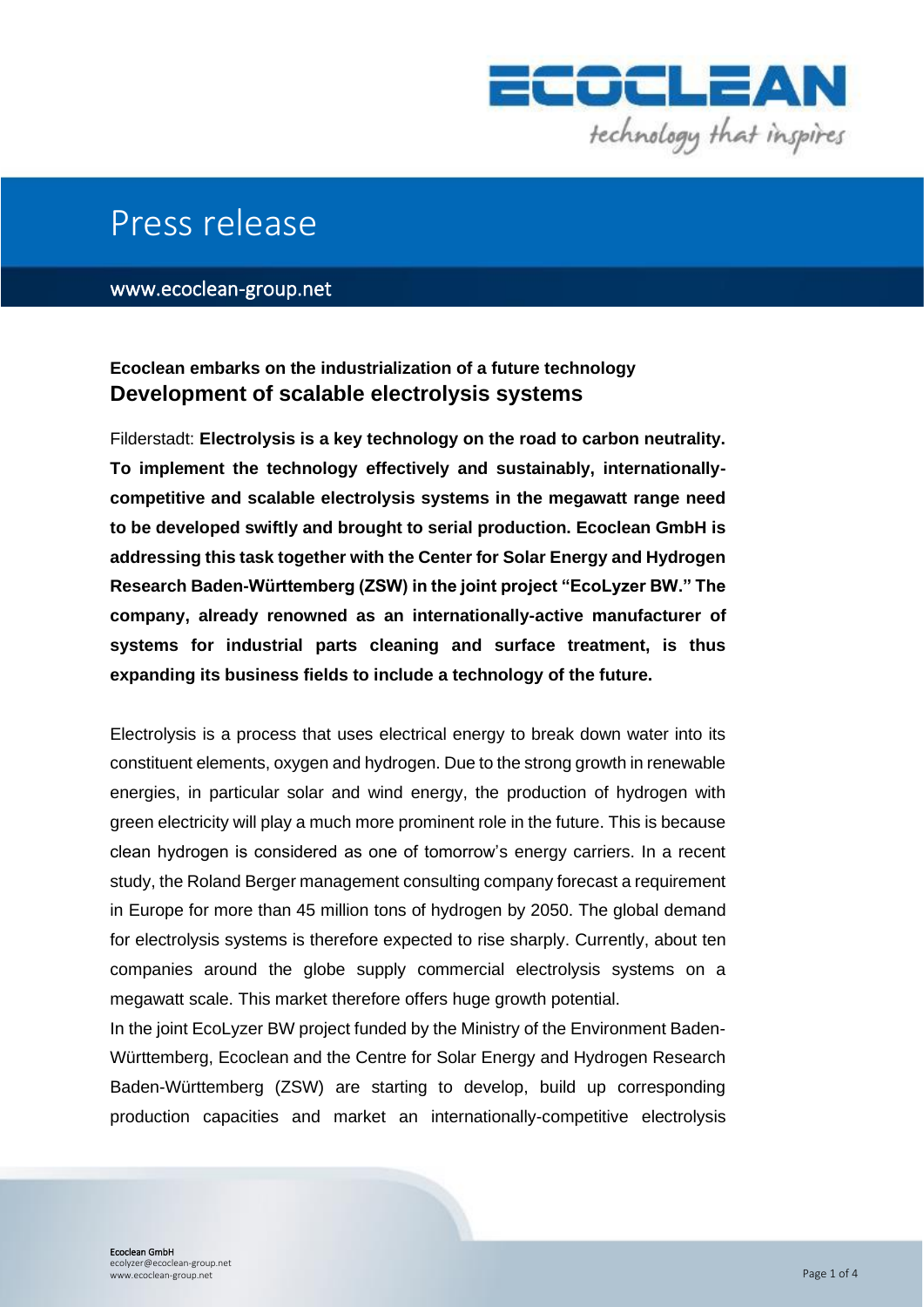

system worldwide. The basis is formed by a system technology developed by ZSW over the last ten years for electrolysis in the megawatt output range. The already well-tested and robust technology can also be scaled up to higher outputs. Moreover, unlike other electrolysis processes, it does not require any scarce raw materials such as precious metals and rare earths.

## **Scalable modular system for electrolyzers**

In the first step of the funding project, among other things, the scalability, system design and individual modules of the "Made by Ecoclean" electrolyzer is being defined. Ecoclean's aim is to develop a scalable modular system using a basic model with an output of one megawatt. This will enable approximately 20 kilograms of hydrogen to be produced per hour, sufficient to refuel three passenger cars and drive a total of 2,000 kilometers. The standard product will be scalable both downwards and upwards - initially up to an output of around ten megawatts. Parallel to this, manufacturing capacities are being built up. Production of the first systems is scheduled to start in 2023.

By combining ZSW's expertise in electrolysis blocks and Ecoclean's experience in mechanical and plant engineering, the project partners believe they are well positioned to reach this goal.

## **Indispensable for the energy transition**

For one, the hydrogen produced can be used to store renewable energy from wind power and photovoltaic plants or to transfer it to other energy sectors, such as heat supply and transportation. For another, energy-intensive industrial sectors such as the steel and chemical industries can be transformed to become carbon neutral. This makes the EcoLyzer attractive, for example, to municipalities that want to convert their public transport to alternative technologies and erect hydrogen filling stations. The project partners also see considerable industrial policy opportunities in exporting the electrolysis systems to countries with more favorable solar and wind conditions, so-called Power-to-X regions.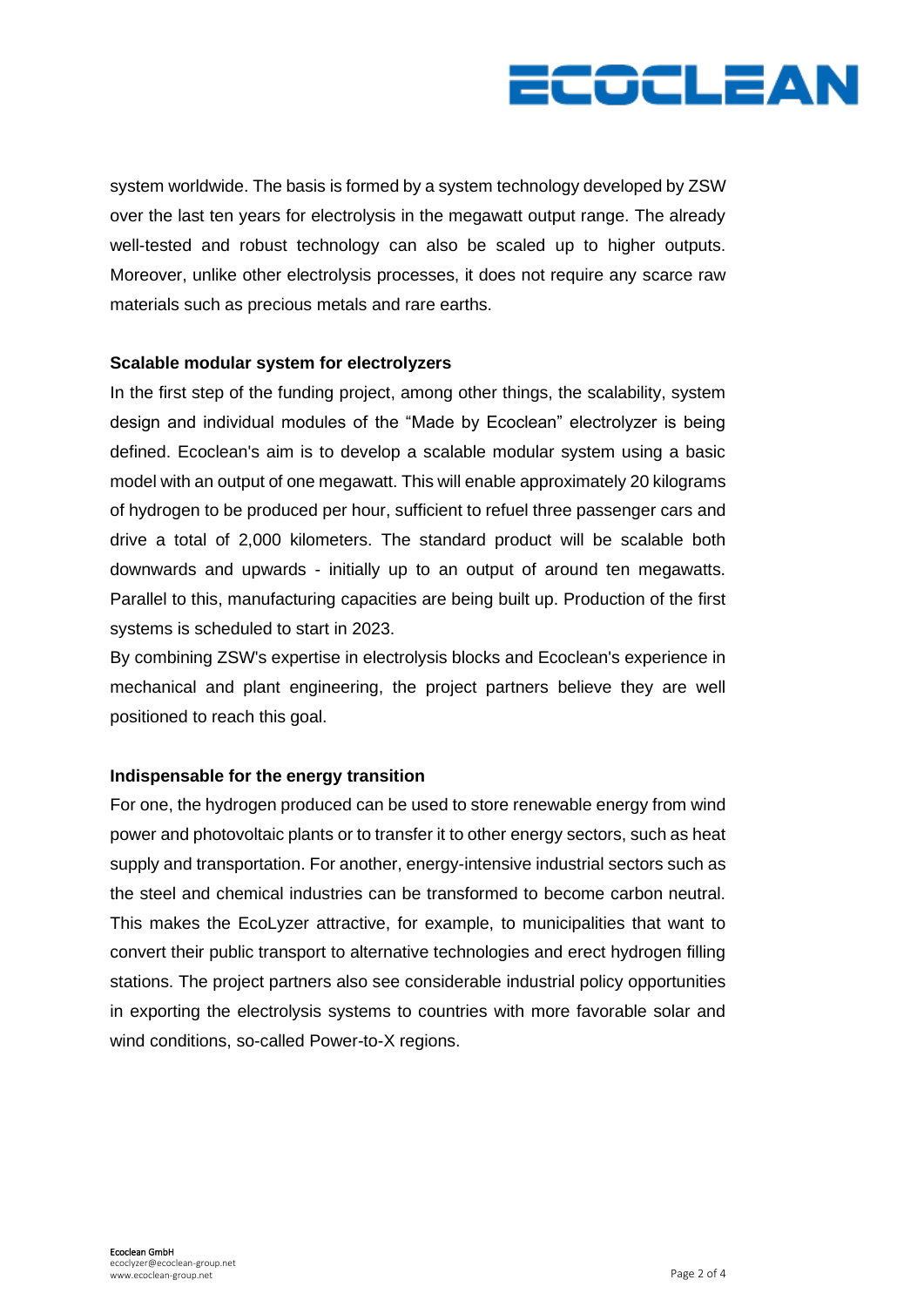

Photo: Ecoclean\_PR\_EcoLyzer\_1\_cZSW



The swift development and series production of a scalable modular electrolysis system is key to energy transition. Photo credit: ZSW

*The SBS Ecoclean Group develops, produces and markets forward-looking machinery, systems and services for applications involving industrial parts cleaning*  and degreasing, ultrasonic precision parts cleaning, high-pressure water jet *deburring, surface preparation and surface treatment. Its globally leading solutions help companies around the world in conducting efficient and sustainable manufacturing to high quality standards. The client base comes from a broad range of market sectors like the industrial mass and precision manufacturing, the automotive industry with its suppliers, the aircraft & aerospace industry, medical technology and medical device, optics and the high-tech and high purity sector. The Group's success is based on innovation, cutting-edge technology, sustainability, closeness to the customer, diversity and respect. The Group employs a workforce of around 900 at its 12 sites in nine countries worldwide.*

- - -

**Sales Contact** Ecoclean GmbH, Sales "Ecolyzer BW" [ecolyzer@ecoclean-group.net](mailto:ecolyzer@ecoclean-group.net)

**Editorial Contact** SCHULZ. PRESSE. TEXT., Doris Schulz, Journalistin DJV Landhausstrasse 12, 70825 Korntal, Germany, Tel. +49 711 85408, [ds@pressetexxtschulz.de,](mailto:ds@pressetexxtschulz.de) [www.schulzpressetext.de](http://www.schulzpressetext.de/)